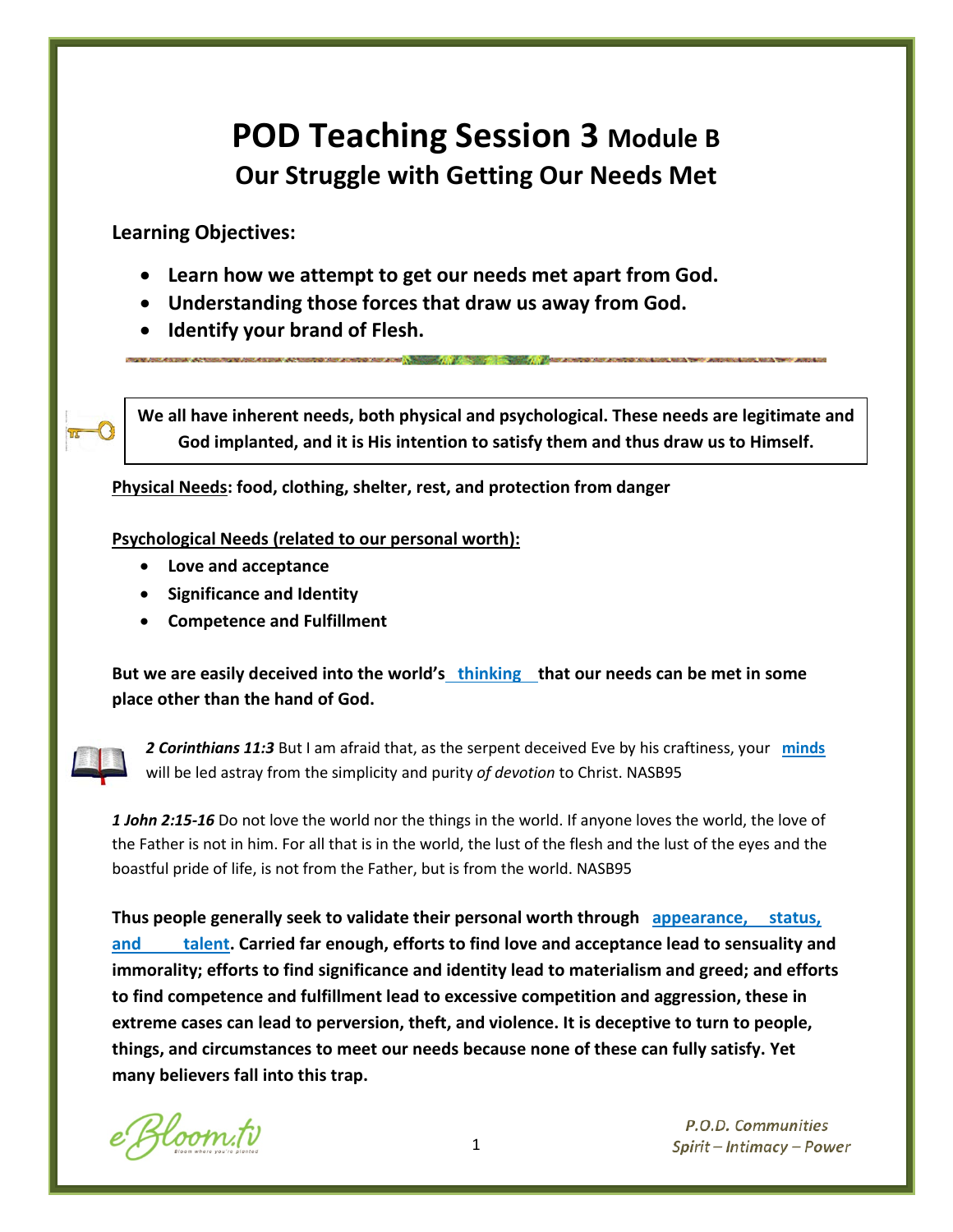*Wilderness Christians : ………"Do you mean to tell me after forty years I still don't know how to live the Christian life?" – and they will shoot off all hot round the collar, to make another accelerated circuit round the course, and try to make up in speed what they lack in direction! If you insist on going round in circles, you will always get back to where you*  **started, and the faster you go the quicker you get there.".** Major Ian Thomas

**This is not to say that it is wrong to be concerned about our appearance, our possessions and or our accomplishments. But if our joy and peace depend upon how we look, what we own, or how well we perform, we are not looking to the Creator but rather to the creation to meet our God-given needs.** (Ken Boa) Comments:

\_\_\_\_\_\_\_\_\_\_\_\_\_\_\_\_\_\_\_\_\_\_\_\_\_\_\_\_\_\_\_\_\_\_\_\_\_\_\_\_\_\_\_\_\_\_\_\_\_\_\_\_\_\_\_\_\_\_\_\_\_\_\_\_\_\_\_\_\_\_\_\_\_\_\_\_\_\_ \_\_\_\_\_\_\_\_\_\_\_\_\_\_\_\_\_\_\_\_\_\_\_\_\_\_\_\_\_\_\_\_\_\_\_\_\_\_\_\_\_\_\_\_\_\_\_\_\_\_\_\_\_\_\_\_\_\_\_\_\_\_\_\_\_\_\_\_\_\_\_\_\_\_\_\_\_\_ \_\_\_\_\_\_\_\_\_\_\_\_\_\_\_\_\_\_\_\_\_\_\_\_\_\_\_\_\_\_\_\_\_\_\_\_\_\_\_\_\_\_\_\_\_\_\_\_\_\_\_\_\_\_\_\_\_\_\_\_\_\_\_\_\_\_\_\_\_\_\_\_\_\_\_\_\_\_

**What is at work to draw us away from God meeting all our needs?**

# **The Unholy Trinity**



## **SATAN = His Worldly System, spiritual forces, evil:**

For our struggle is not against flesh and blood, but against the **rulers**, against the **powers** (exousia) of this dark world and against the spiritual forces of **evil** in the heavenly realms. Ephesians 6:8 NIV

So, our struggle is carried out on a **spiritual** plane.

**Who or what are these forces? fallen angels, demons, Satan, people under their influence**

*2 Corinthians 10:4-5* for the weapons of our warfare are not of the flesh, but divinely powerful for the destruction of fortresses. *We are* destroying speculations and every lofty thing raised up against the knowledge of God, and *we are* taking every thought captive to the obedience of Christ, NASB95

loom.tv

ֺ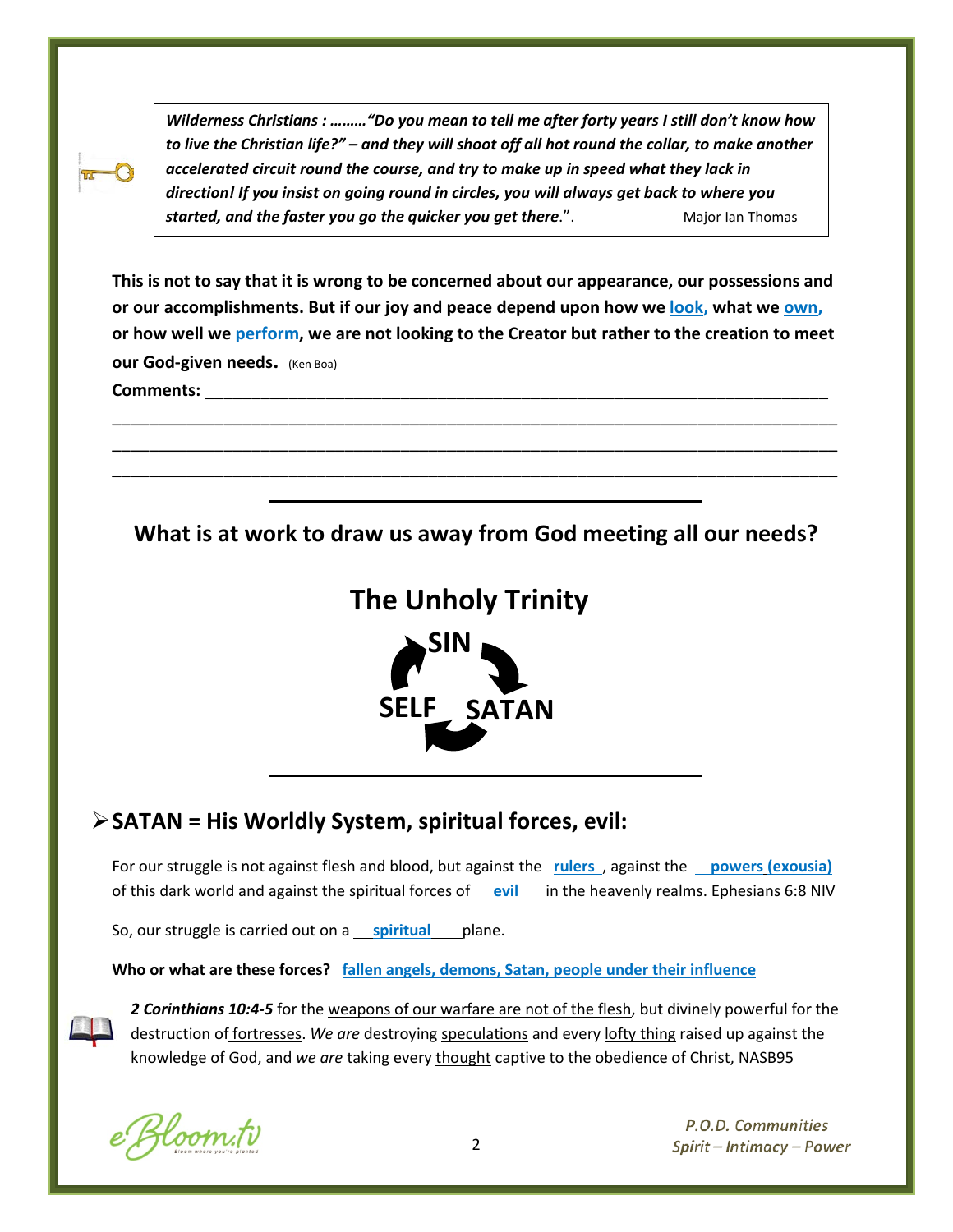**According to this verse what are we warring against? Fortresses/strongholds (KJV), speculations, lofty things raised up against the knowledge of God, i.e. personal walls and barriers manifesting in hardness of heart**\_\_\_, **-**

**What to think the battle is for? \_\_the mind/our thought life\_**

*John 8:43-44* "Why do you not understand what I am saying? *It is* because you cannot hear My word. "You are of *your* father the devil, and you want to do the desires of your father. He was a murderer from the beginning, and does not stand in the truth because there is no truth in him. Whenever he speaks a lie, he speaks from his own *nature,* for he is a liar and the **father of lies** .

**Therefore, what is Satan's world founded upon? Lies, not truth**

**How do you suppose Satan lies to us?** \_\_\_\_\_\_\_\_\_\_\_\_\_\_\_\_\_\_\_\_\_\_\_\_\_\_\_\_\_\_\_\_\_\_\_\_\_\_\_

**Refer to "The Believers Guide to Spiritual Warfare" by Thomas E. White in the Resource Guide**

\_\_\_\_\_\_\_\_\_\_\_\_\_\_\_\_\_\_\_\_\_\_\_\_\_\_\_\_\_\_\_\_\_\_\_\_\_\_\_\_\_\_\_\_\_\_\_\_\_\_\_\_\_\_\_\_\_\_\_\_\_\_\_\_\_\_\_ \_\_\_\_\_\_\_\_\_\_\_\_\_\_\_\_\_\_\_\_\_\_\_\_\_\_\_\_\_\_\_\_\_\_\_\_\_\_\_\_\_\_\_\_\_\_\_\_\_\_\_\_\_\_\_\_\_\_\_\_\_\_\_\_\_\_\_

 **SIN =** An unholy force or power within but is not a part of the Christian. Sins are the actions which violate the expressed character and will of God. (Rom3:23; 6:14-23; 7:7-25)

> **Note: "SIN" in this section of scripture is a noun not a verb! (Sin occurs 41 times in Romans 5 thru 8 yet only once as a verb) ….. Vine states that SIN is, "a governing principle of power" that is "personified" in the following passages, he then list sixteen verses in which this holds true. Personifies means represented as a person!**

Vines

**What is the significance of sin being a noun? It is talking about a persona. It is not talking about behavior (the act of sinning) but the cause of the act (a persona)!**

*Romans 7:20* But if I am doing the very thing I do not want, I am no longer the one doing it, but **SIN** which dwells in me. NASB95

Who or what is causing Paul to sin/the action? **the personification of SIN** 

e Bloom.tv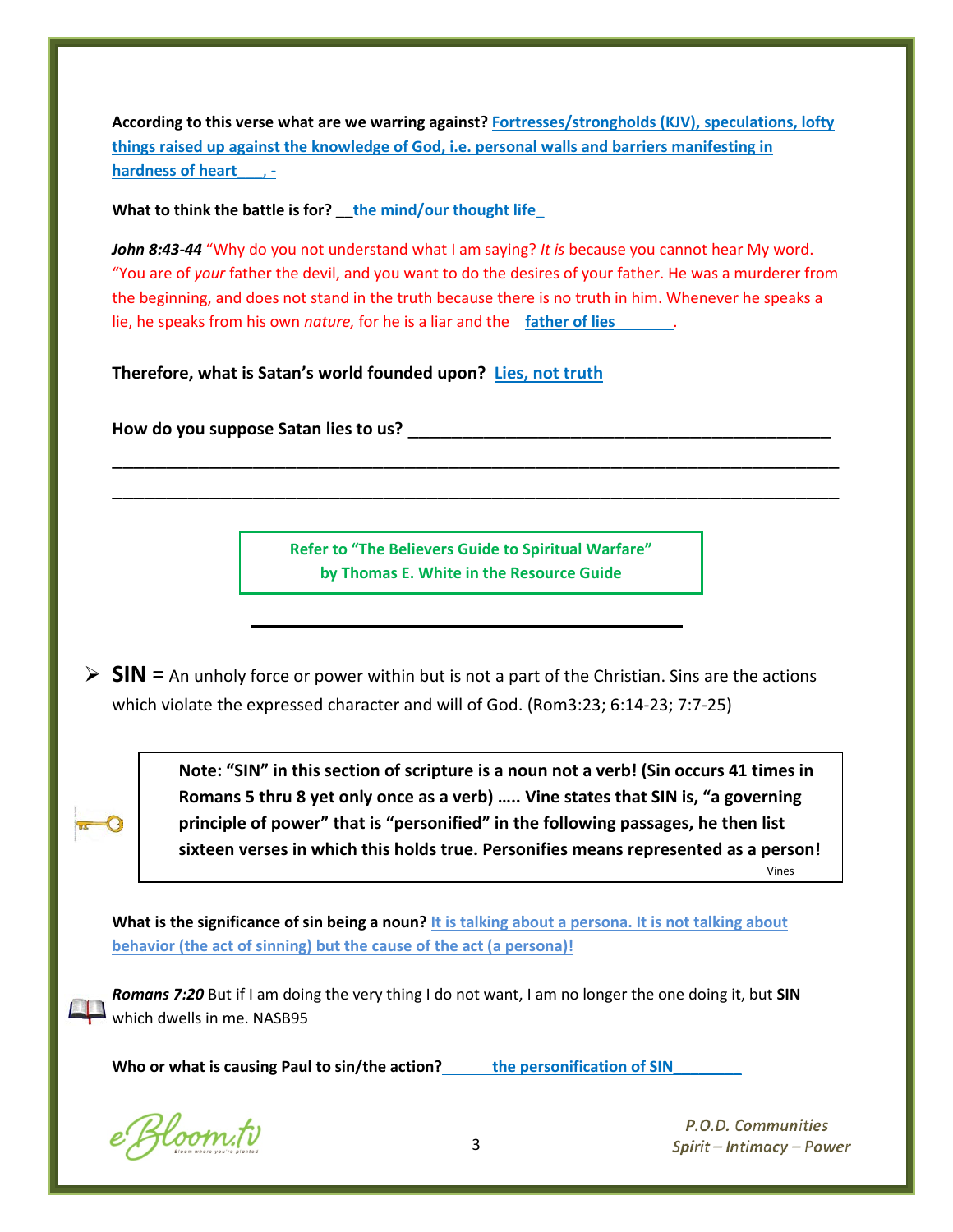**You could call sin, Mr. Sin (personified):** "What liberty there is in knowing that the rebellious, evil, and hateful thoughts I experience are being **presented** to my mind, not **generated** by it." ….. Bill Gillham. Note: We will cover more of this in Session 4 "Mind Renewal/Solomon's Temple".

*Romans 7:21* So, I find this law at work: When I want to do good, evil is right there with me. *NIV Romans 7:21* It happens so regularly that it's predictable. The moment I decide to do good, sin is there to trip me up. *The Message*

*Romans 7:21* So I find it to be a law (rule of action of my being) that when I want to do what is right *and* good, evil is ever present with me *and* I am subject to its insistent demands. *AMP*

#### **Watch the demonstration of this principal:**

#### **The Law of Sin or Power of Sin:**

ER E B

*Romans 7:22-23* For I joyfully concur with the law of God in the inner man, vs. *23* but I see a different law in the members of my **body** , waging war against the law of my **mind** and making me a prisoner of the **law of sin** which is in my members. NASB95

**What is the war being waged against? my mind and the law of God**

**Where is "sin" located? in my members/body and NOT in my spirit but can strongly influence my soul. So there is a struggle. His mind wars against his body, which has been hijacked by sin.**

**Paul said he saw another law or principle at work within him. This is the principle of sin. Paul called it "sin living in me" (Rom. 7:17, 20), "evil" right there with me (v. 21), and "flesh\*" (vv. 5, 18, 25).**

**This principle is continually doing two things: waging war against the law of the believer's mind and making him a prisoner of the law of sin at work within his members. The indwelling principle of sin is constantly mounting a military campaign against the new nature/identity, trying to gain victory and control (cf. "slave" in vv. 14, 25 and "slaves" in 6:17, 19-20), of a believer and his actions. The new nature is called "the law" of the "mind" (***noos***; cf. 7:25) because it has the capacity for perceiving and making moral judgments. Further, despite a believer's identification with Jesus Christ's death and resurrection and his efforts to have Christ-honoring attitudes and actions, he cannot in his own power (flesh) resist his indwelling flesh\*. In and of himself he repeatedly experiences defeat and frustration.** Source: The Bible Knowledge Commentary.

e Bloom.tv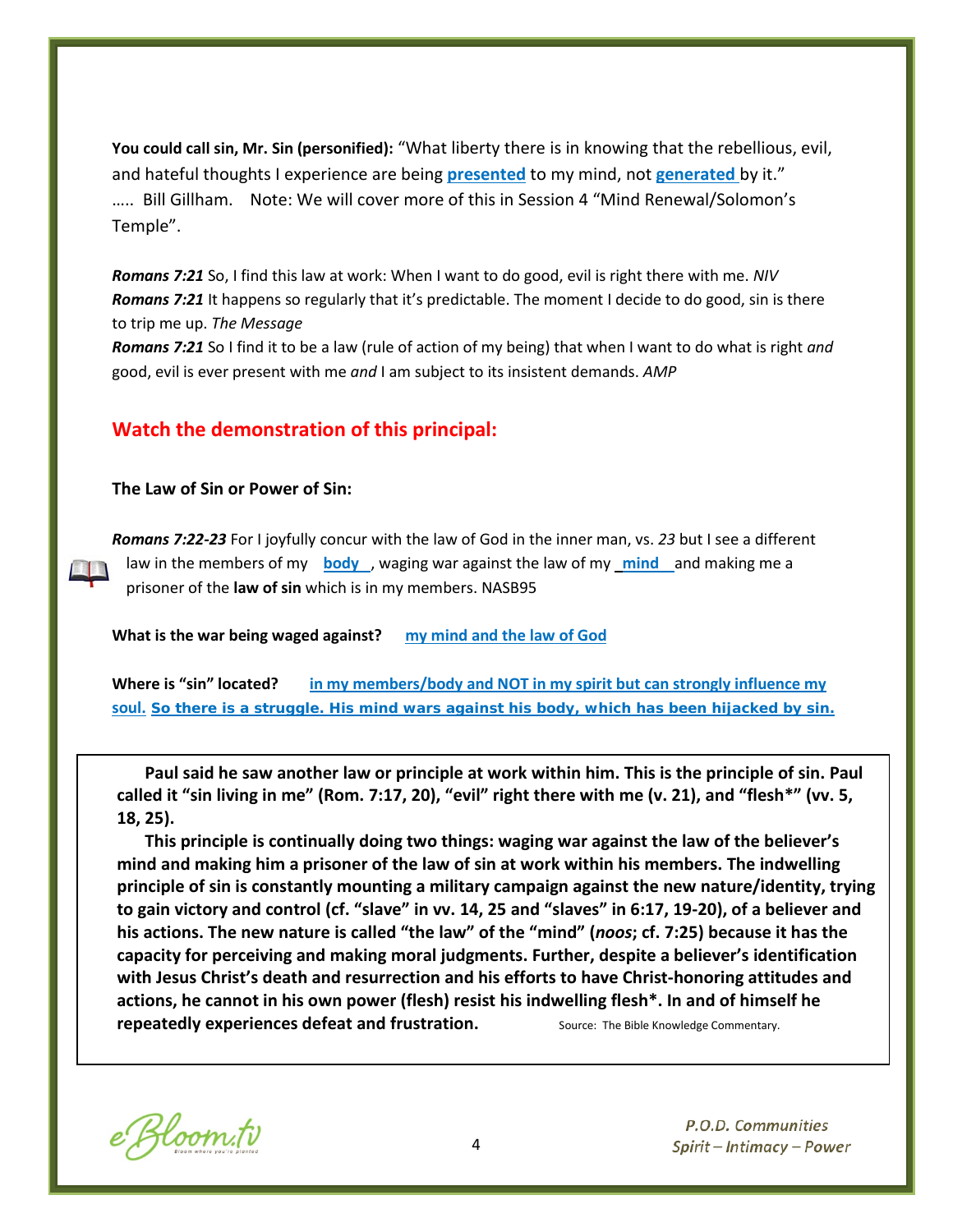**\* Note: Some versions (NIV) use the term "sinful nature" instead of flesh in Rom 7:5,18,25. ( Flesh = sarx (G4561)) = the earthly nature of man apart from divine influence and therefore prone to sin and opposed to God. The term is an unfortunate translation because it can lead to a confused view of who we are "in Christ" and our new identity in Christ.**

**Discuss the implications of the above statement about the flesh: If we call out flesh the sin nature it can deceive us into believing/thinking that is who we really are, which is a lie and a false identity. We have a new identity, a new nature. We are a new creation a new person!**

**Power of Sin** = an indwelling power or source that is in me but not me and that tempts me.

1Cor 15:56 "the sting of death is sin\*, and the **power of sin\*** is the law,….." \* here sin is a noun.

The power of sin is **NOT**\_\_\_ our flesh. SIN indwells your body (Rom. 7:23) an agent of the devil which works through the flesh (old ways) to try to control the soul (personality). The law is the source of Mr. Sin's strength. To couple law with Mr. Sin is like pouring gas on a fire. This personage called sin needs a law to aid it if it is to optimally control you. It "eats, breathes and sleeps" via the Law.



**Be sure to read the article The "Power of Sin" Is Not the Sin Nature by Bill Gillham**

#### **Beware of the law or legalism!**

**Legalism** = focusing on the law rather than the law giver, Satan loves this. Much like the Pharisees (and all other religions) who looked good on the outside but were dead on the inside (white washed tombs) performing in order to be accepted and recognized by man. This could be labeled, PBA, performance based acceptance.

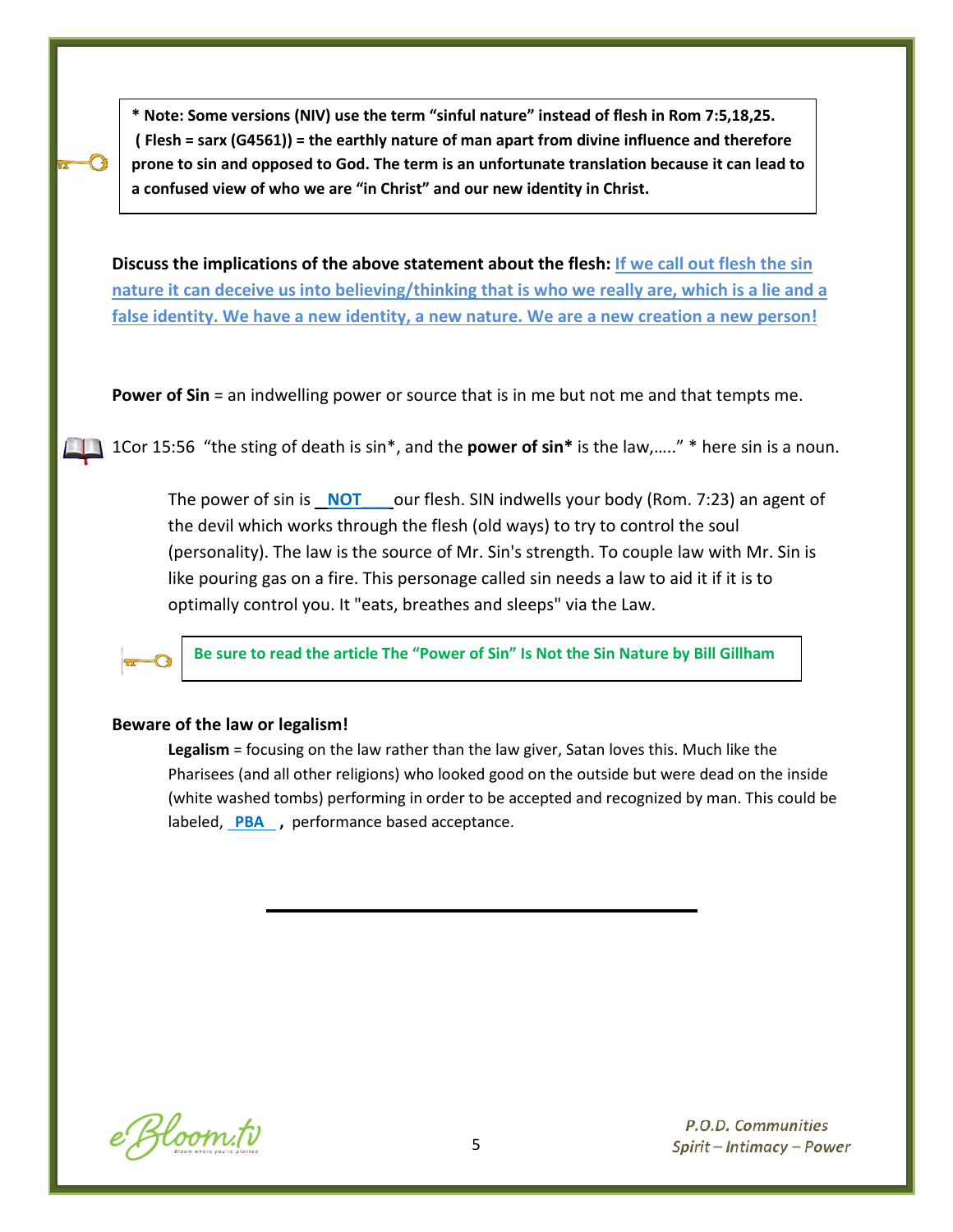## **SELF = The Flesh:**

**The flesh (self-life) is the condition(mind-set, attitude, strategy of living) where my focus is primarily on myself (even if it is "good looking" self, well-adjusted self, or socially acceptable self) where I am living out of my own resources (such as heritage, education, IQ, sense of humor, looks, talents, abilities, etc.) in order to:**

- **1) Cope and deal with life.**
- **2) Solve my problems.**
- **3) Meet my needs: my need for security (love), significance (meaning and impact), hope (forgiveness).**
- **4) Become a success.**

During our early formative years we learned how to cope, succeed, or just plain survive independently of God. Psychologists call these strategies defense or coping mechanisms. Some of the more common defense mechanisms are: lying, denial, projection, blame shifting, fantasy, emotional insulation/ isolation, regression, escapism and rationalization. If they are repeated for several weeks, it will become a habit and ultimately become an established part of our temperament. They become like ruts in a road, the car almost steers itself and any attempt to get out of the rut is met with great resistance.



**Coping or defense mechanisms are how we have developed ways and habits of getting our needs met apart from God. Some Christian groups call them flesh patterns. They represent an attempt to resurrect the old nature/Adamic spirit.They are similar in concept with what the Bible calls strongholds or fortresses, which Paul talks about "tearing down" in 2 Cor. 10:3-5. Strongholds are mental beliefs often rooted in a lie.These beliefs are reinforced through our experiences (good or bad). Strongholds distort our view of God and others.**



**Over the next few weeks take time to do a "this is your life" with the Lord. Ask Him to begin to reveal to you those coping/ defense mechanisms that you have learned from infancy and their source:** 

\_\_\_\_\_\_\_\_\_\_\_\_\_\_\_\_\_\_\_\_\_\_\_\_\_\_\_\_\_\_\_\_\_\_\_\_\_\_\_\_\_\_\_\_\_\_\_\_\_\_\_\_\_\_\_\_\_\_\_\_\_\_\_\_\_\_\_ \_\_\_\_\_\_\_\_\_\_\_\_\_\_\_\_\_\_\_\_\_\_\_\_\_\_\_\_\_\_\_\_\_\_\_\_\_\_\_\_\_\_\_\_\_\_\_\_\_\_\_\_\_\_\_\_\_\_\_\_\_\_\_\_\_\_\_ \_\_\_\_\_\_\_\_\_\_\_\_\_\_\_\_\_\_\_\_\_\_\_\_\_\_\_\_\_\_\_\_\_\_\_\_\_\_\_\_\_\_\_\_\_\_\_\_\_\_\_\_\_\_\_\_\_\_\_\_\_\_\_\_\_\_\_ \_\_\_\_\_\_\_\_\_\_\_\_\_\_\_\_\_\_\_\_\_\_\_\_\_\_\_\_\_\_\_\_\_\_\_\_\_\_\_\_\_\_\_\_\_\_\_\_\_\_\_\_\_\_\_\_\_\_\_\_\_\_\_\_\_\_\_ \_\_\_\_\_\_\_\_\_\_\_\_\_\_\_\_\_\_\_\_\_\_\_\_\_\_\_\_\_\_\_\_\_\_\_\_\_\_\_\_\_\_\_\_\_\_\_\_\_\_\_\_\_\_\_\_\_\_\_\_\_\_\_\_\_\_\_ \_\_\_\_\_\_\_\_\_\_\_\_\_\_\_\_\_\_\_\_\_\_\_\_\_\_\_\_\_\_\_\_\_\_\_\_\_\_\_\_\_\_\_\_\_\_\_\_\_\_\_\_\_\_\_\_\_\_\_\_\_\_\_\_\_\_\_ \_\_\_\_\_\_\_\_\_\_\_\_\_\_\_\_\_\_\_\_\_\_\_\_\_\_\_\_\_\_\_\_\_\_\_\_\_\_\_\_\_\_\_\_\_\_\_\_\_\_\_\_\_\_\_\_\_\_\_\_\_\_\_\_\_\_\_ \_\_\_\_\_\_\_\_\_\_\_\_\_\_\_\_\_\_\_\_\_\_\_\_\_\_\_\_\_\_\_\_\_\_\_\_\_\_\_\_\_\_\_\_\_\_\_\_\_\_\_\_\_\_\_\_\_\_\_\_\_\_\_\_\_\_\_ \_\_\_\_\_\_\_\_\_\_\_\_\_\_\_\_\_\_\_\_\_\_\_\_\_\_\_\_\_\_\_\_\_\_\_\_\_\_\_\_\_\_\_\_\_\_\_\_\_\_\_\_\_\_\_\_\_\_\_\_\_\_\_\_\_\_\_

e Bloom.tv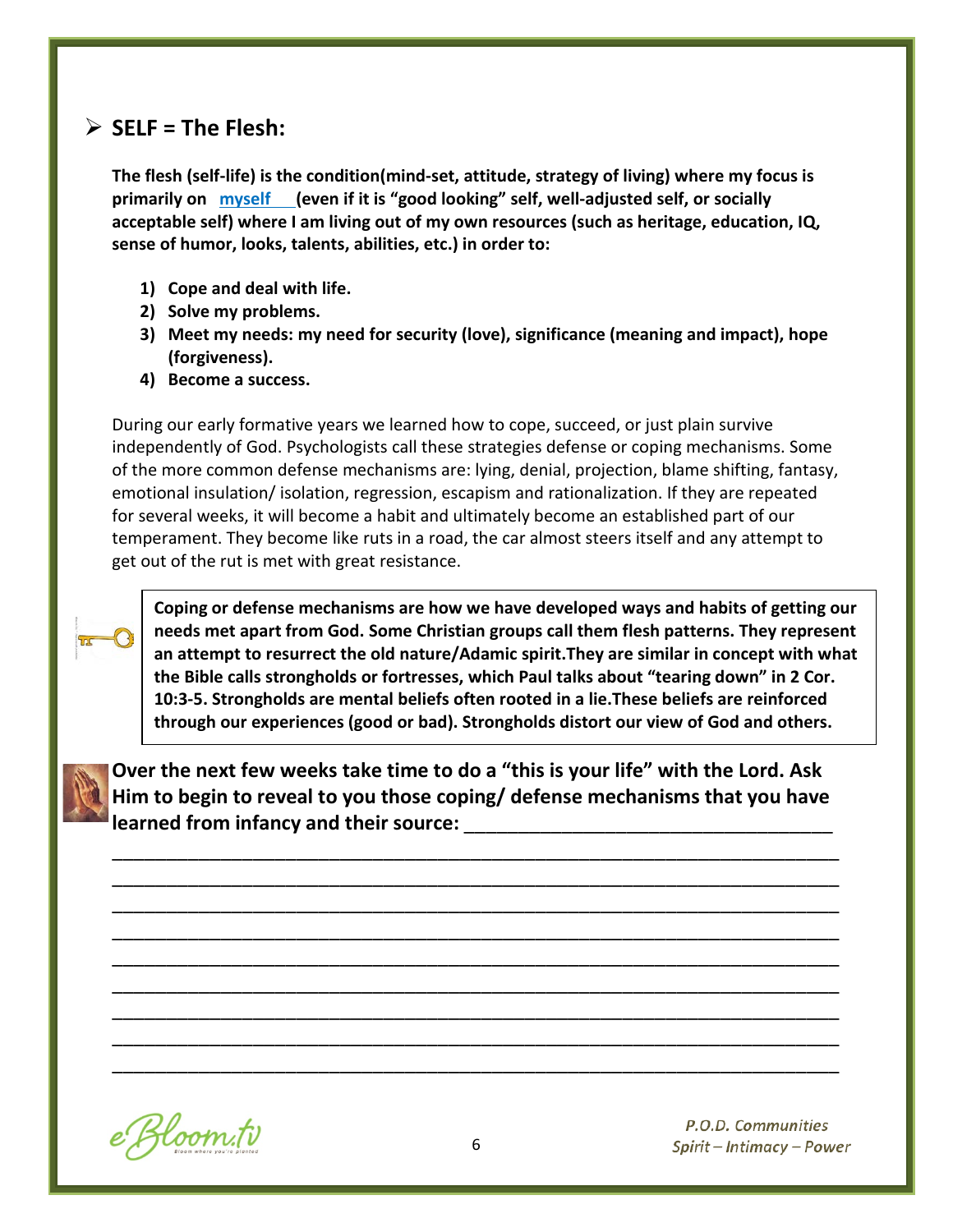**There are various varieties of the flesh:** They demonstrate the problem Christians face living after the flesh as contrasted with God's will for us to live or walk in the Spirit**.**

**Negatively Programmed Flesh ( " Yucky " Flesh):**

**When the major experiences and people in an individual's life have been primarily negative, the individual learns from them negative ways to deal with life. When the experiences are predominantly negative, it distorts the persons (mind's) view of God, self and life. The result of a distorted view of life is a distorted emotional response. Because of distorted thinking and negative feelings the choice is made to resort to the flesh as the best way to deal with life**.

**Simply put: Whatever you believe in your mind (regardless if it true or false) that belief creates an emotion which is followed by your actions.**



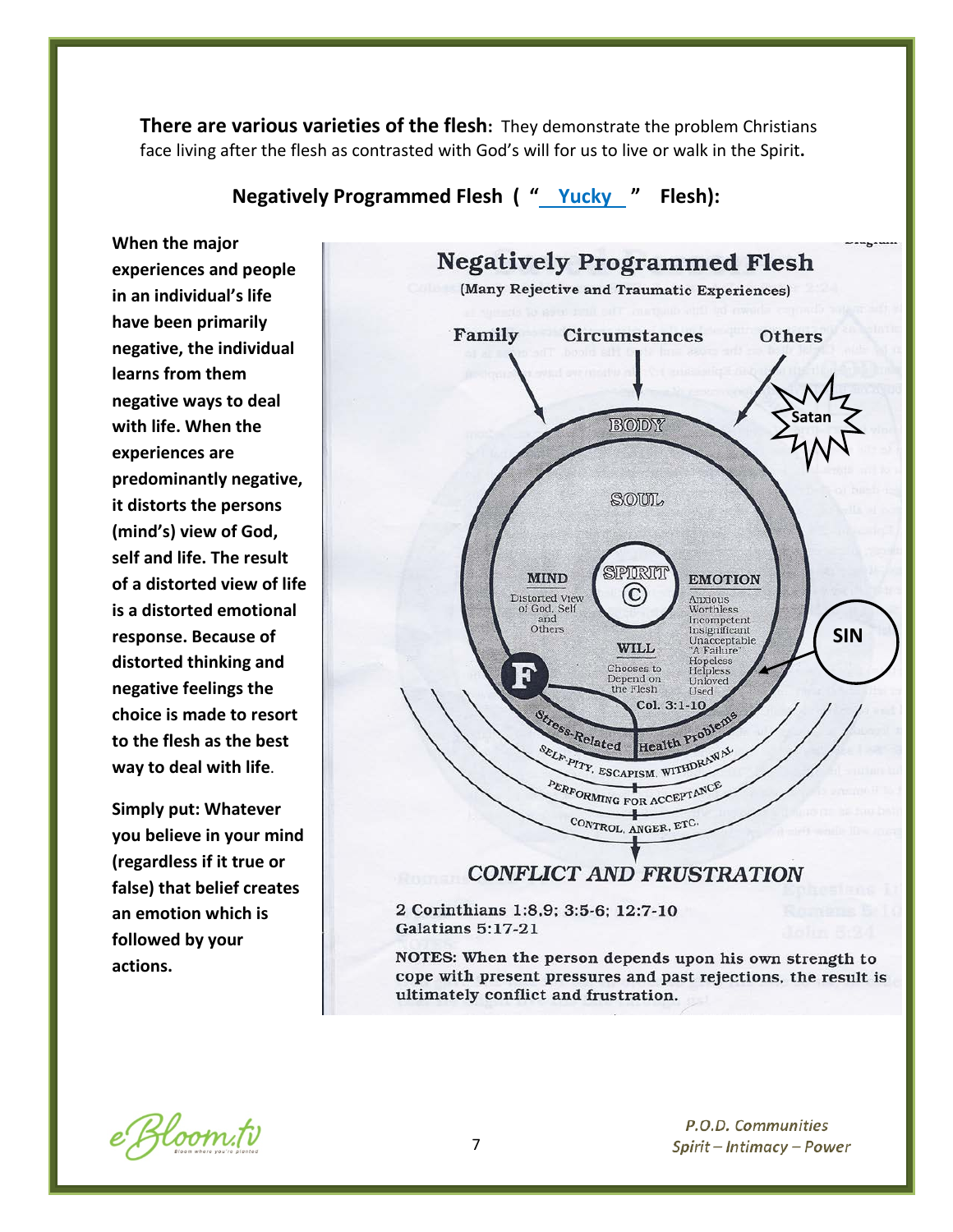**For instance**, an inferiority complex is a stronghold or flesh pattern based on a lie. We weren't born inferior to one another, but many began to believe that way because of the world system in which they were raised. Somebody always did better on their exams, ran faster, look prettier, played better, had more money, a better job, a bigger house, more education, etc, etc,. ad nauseam.

Most adult children of alcoholics have developed mental strongholds or defense mechanisms in order to survive. Suppose a father of three boys is an alcoholic. All three boys choose to respond to their father in different ways. The older boy stands up to his father and physically defends himself if he has to. The middle son chooses to accommodate his father, and the younger one runs and hides whenever his father comes home drunk. Thirty years later, their father is long gone and the three boys are now adult men. When confronted with a hostile situation, how would they respond? Chances are the older one will fight, the middle son would accommodate, and the younger son would run and hided. These are their flesh patterns. The world has recognized that most people do not have a healthy sense of who they are, and most struggle with a poor sense or worth. Some people respond by trying to be prettier, stronger, wealthier, and more popular than anyone else. They are going to beat this fallen world system. Other people employ more humane approaches and try to build up the selfesteem of those who are beaten down by the system. Stroking one another's egos and picking ourselves up by our own bootstraps won't work, however. Others rebel against the system and become part of the counterculture. In the end, everyone loses in the kingdom of selfsufficiency. The subset of the staten from FICM International.org in the staten from FICM International.org



**There is a wonderful recourse in the resource guide entitled " Flesh Inventory". It is an extremely important exercise to complete. Please allow time over the next few weeks to complete our own "flesh inventory". Ask your spouse or a close friend to help you in this assessment (without being defensive/ just listen!) and thank them for their observations. As you identify and become more aware of these patterns or ruts in your life you have a choice. Choose to call upon the good Lord. He will by His grace help you escape from their trap. We will be using this inventory in Session four.**

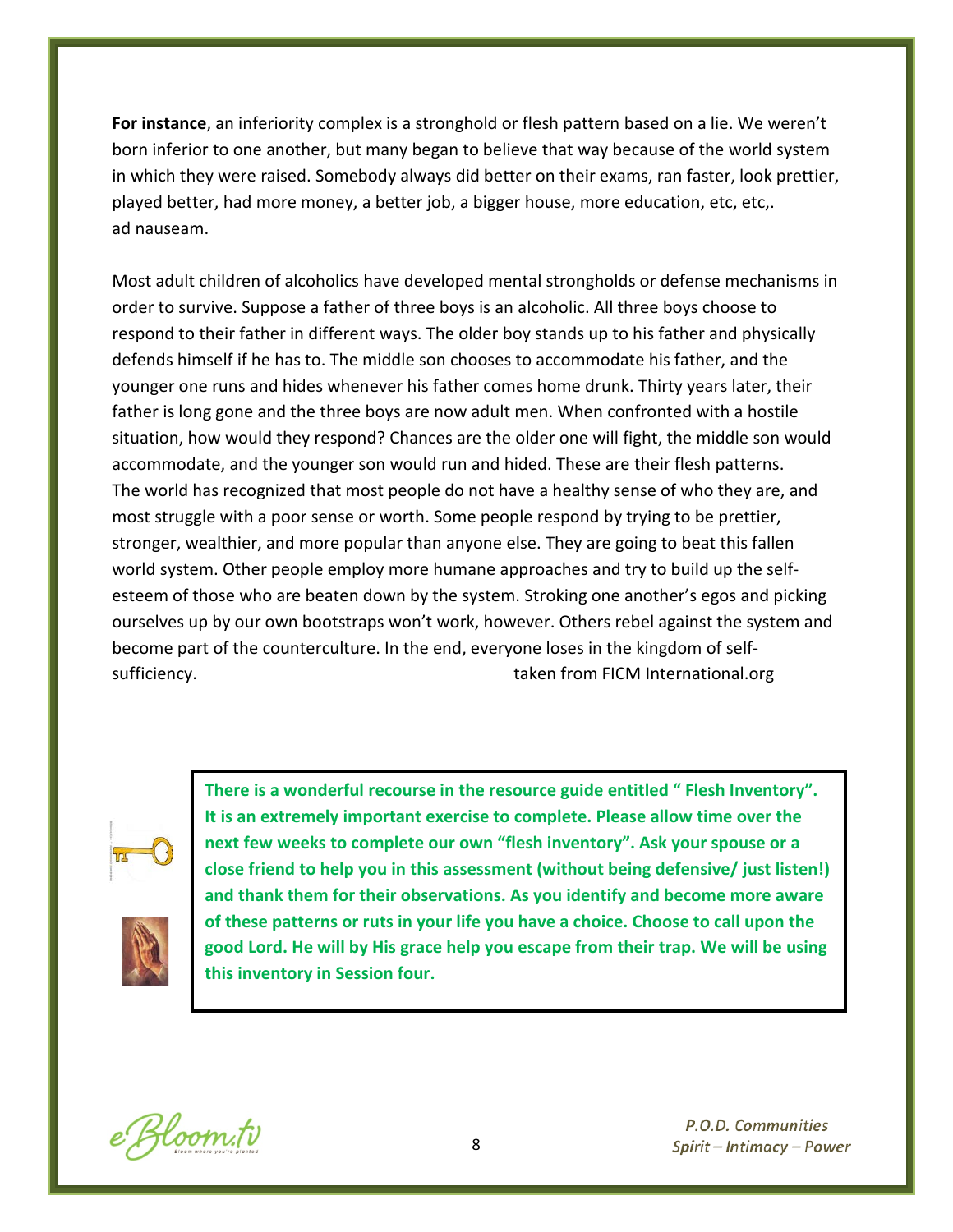### **Positively Programmed Flesh ("USDA" Flesh)**

Not all situations in life is negative. Usually there is a mixture of both positive and negative. The result of many positive influences leads to the mind being distorted so that the view of God, self and life is not in accordance with the truth of God. The emotions would look good to most people, except for the fact that they are based on a strong self-centered concept.

The large "F" leads to all kinds of actions such as pride, self-righteousness, judgmentalism and control. This way of fleshly living is often not easily recognized. It ultimately leads to a life of conflict and frustration.



NOTES: God loves both His negatively and positively programmed children enough to do whatever it takes to reveal the bankruptcy of the flesh, so that we will be ready to exchange the Self Life for Christ Life.

#### **BEWARE!**

**Satan is well aware of the Flesh. He knows our "Hot Buttons". He will tempt us to choose to live by our old flesh patterns instead of the New Life we have in Christ.**

e Bloom.tv